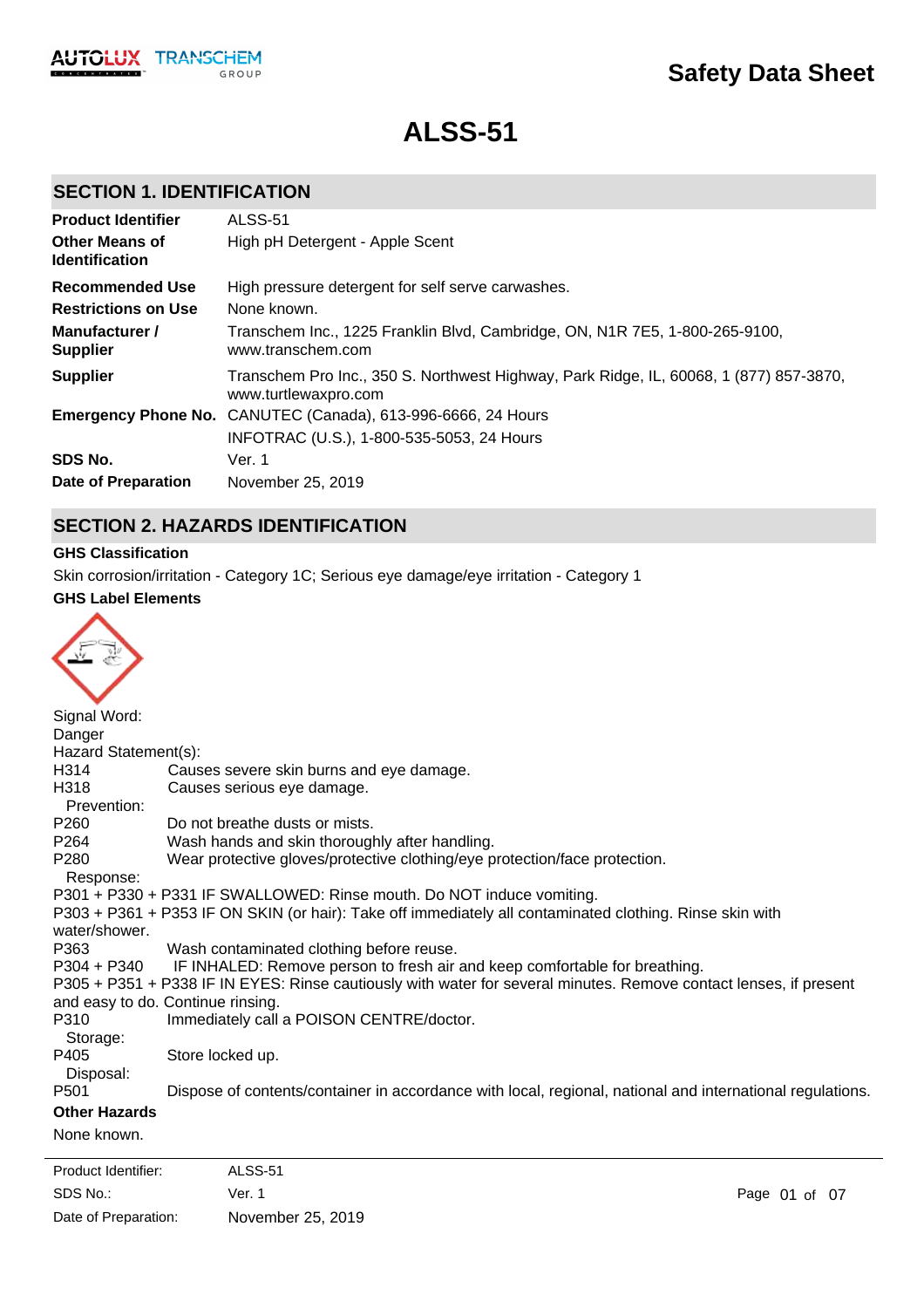# **SECTION 3. COMPOSITION/INFORMATION ON INGREDIENTS**

| <b>Chemical Name</b>                                                     | <b>CAS No.</b> | $\frac{9}{6}$ | <b>Other Identifiers</b>            |
|--------------------------------------------------------------------------|----------------|---------------|-------------------------------------|
| Sulfonic acids, C14-16-alkane hydroxy and<br>C14-16-alkene, sodium salts | 68439-57-6     | $5 - 10$      | Sodium olefin Sulfonate             |
| Alcohols, C9-11, ethoxylated, liquids                                    | 68439-46-3     | $3 - 7$       | Alcohol ethoxylate                  |
| Tetrasodium EDTA                                                         | 64-02-8        | $1 - 5$       | Ethylenediaminetetraacetic<br>lacid |
| Sodium Metasilicate                                                      | 6834-92-0      | $1 - 5$       | IN/A                                |
| Sodium Hydroxide                                                         | 1310-73-2      | $1 - 5$       | ∣Caustic soda                       |
| Potassium hydroxide                                                      | 1310-58-3      | $1 - 5$       | Caustic Potash                      |

### **Notes**

The specific chemical identity and/or exact percentage of composition (concentration) has been withheld as a trade secret.

### **SECTION 4. FIRST-AID MEASURES**

### **First-aid Measures**

### **Inhalation**

Move to fresh air. If breathing is difficult, trained personnel should administer emergency oxygen if advised to do so by Poison Centre or doctor. Get medical advice/attention if you feel unwell or are concerned.

#### **Skin Contact**

Take off contaminated clothing, shoes and leather goods (e.g. watchbands, belts). Immediately wash gently and thoroughly with lukewarm, gently flowing water and mild soap for 15-20 minutes. Immediately call a Poison Centre or doctor. Thoroughly clean clothing, shoes and leather goods before reuse or dispose of safely.

### **Eye Contact**

Immediately rinse the contaminated eye(s) with lukewarm, gently flowing water for 15-20 minutes, while holding the eyelid(s) open. Remove contact lenses, if present and easy to do. Immediately call a Poison Centre or doctor. **Ingestion**

Never give anything by mouth if victim is rapidly losing consciousness, or is unconscious or convulsing. Do not induce vomiting. Rinse mouth with water. Drink large amounts of water. Immediately call a Poison Centre or doctor.

### **Most Important Symptoms and Effects, Acute and Delayed**

If on skin: may burn the skin. Permanent scarring may result. If in eyes: may cause serious eye damage. May irritate or burn the eyes. Permanent damage including blindness may result.

### **Immediate Medical Attention and Special Treatment**

**Target Organs**

Eyes, skin.

### **Special Instructions**

Rinse affected area (skin, eyes) thoroughly with water.

### **Medical Conditions Aggravated by Exposure**

None known.

# **SECTION 5. FIRE-FIGHTING MEASURES**

### **Extinguishing Media**

### **Suitable Extinguishing Media**

Carbon dioxide, dry chemical powder, appropriate foam, water spray or fog.

### **Unsuitable Extinguishing Media**

None known.

### **Specific Hazards Arising from the Chemical**

Review Section 10 (Stability and Reactivity) for additional information. Very toxic carbon monoxide, carbon dioxide; corrosive, oxidizing nitrogen oxides; products of incomplete combustion.

| Product Identifier:  | ALSS-51           |
|----------------------|-------------------|
| SDS No.:             | Ver. 1            |
| Date of Preparation: | November 25, 2019 |

**Special Protective Equipment and Precautions for Fire-fighters**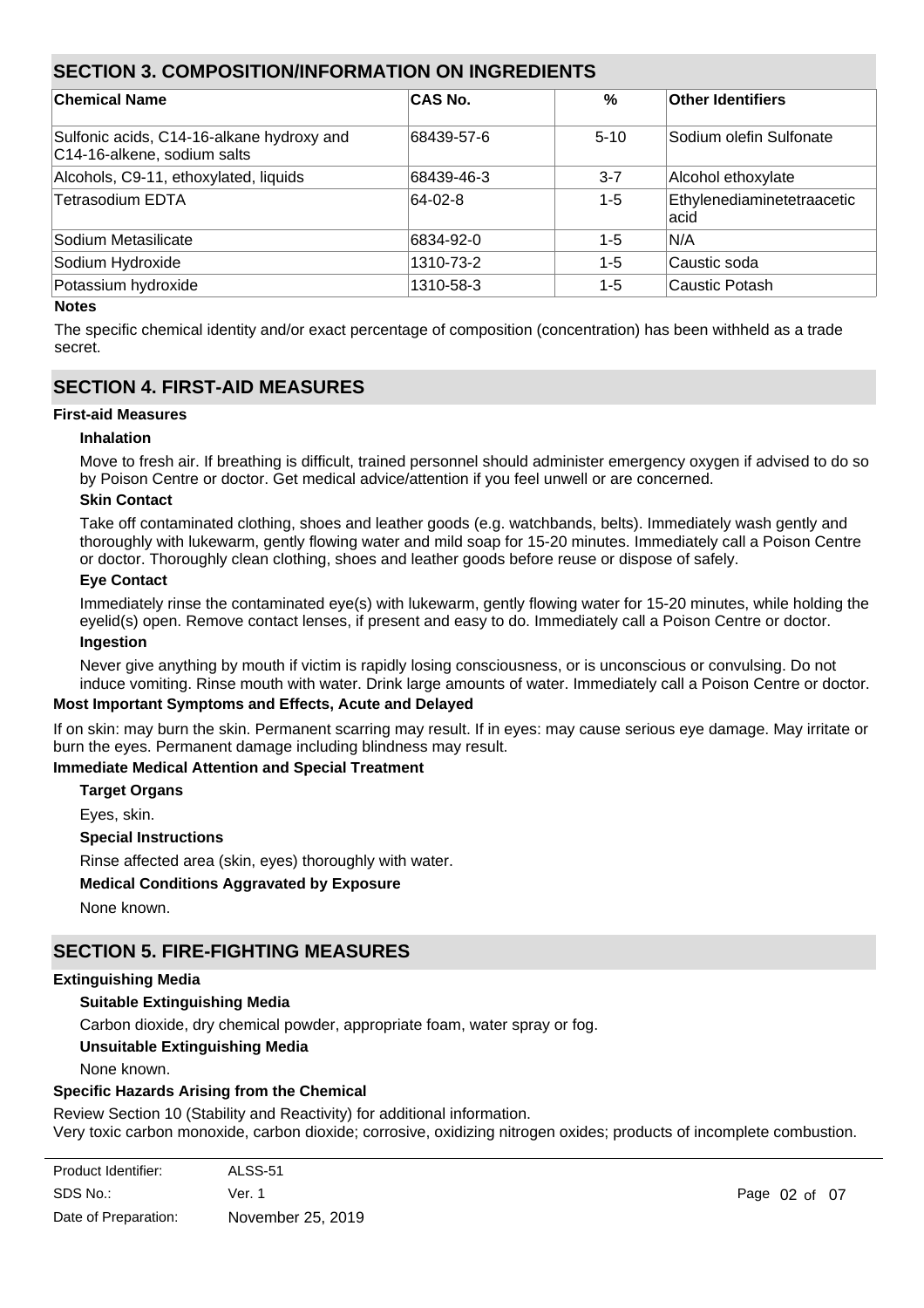### **Special Protective Equipment and Precautions for Fire-fighters**

Review Section 6 (Accidental Release Measures) for important information on responding to leaks/spills. See Skin Protection in Section 8 (Exposure Controls/Personal Protection) for advice on suitable chemical protective materials.

# **SECTION 6. ACCIDENTAL RELEASE MEASURES**

### **Personal Precautions, Protective Equipment, and Emergency Procedures**

Use the personal protective equipment recommended in Section 8 of this safety data sheet.

### **Environmental Precautions**

Concentrated product: it is good practice to prevent releases into the environment. Do not allow into any sewer, on the ground or into any waterway.

### **Methods and Materials for Containment and Cleaning Up**

Review Section 7 (Handling) of this safety data sheet before proceeding with clean-up.

Small spills or leaks: contain and soak up spill with absorbent that does not react with spilled product. Place used absorbent into suitable, covered, labelled containers for disposal.

Large spills or leaks: dike spilled product to prevent runoff. Remove or recover liquid using pumps or vacuum equipment.

Review Section 13 (Disposal Considerations) of this safety data sheet. Contact emergency services and manufacturer/supplier for advice.

### **Other Information**

Report spills to local health, safety and environmental authorities, as required.

### **SECTION 7. HANDLING AND STORAGE**

### **Precautions for Safe Handling**

Do not get in eyes, on skin or on clothing. Avoid release to the environment. Wear personal protective equipment to avoid direct contact with this chemical. Thoroughly clean clothing, shoes and leather goods before reuse or dispose of safely. See Section 13 (Disposal Considerations) of this safety data sheet.

### **Conditions for Safe Storage**

Store in an area that is: cool, dry, well-ventilated, separate from incompatible materials (see Section 10: Stability and Reactivity). Store in a closed container. Comply with all applicable health and safety regulations, fire and building codes.

# **SECTION 8. EXPOSURE CONTROLS/PERSONAL PROTECTION**

### **Control Parameters**

|                      |                     | <b>ACGIH TLV®</b>                               |            | <b>OSHA PEL</b> |          | <b>AIHA WEEL</b> |  |
|----------------------|---------------------|-------------------------------------------------|------------|-----------------|----------|------------------|--|
| <b>Chemical Name</b> | TWA                 | <b>STEL</b>                                     | <b>TWA</b> | Ceilina         | 8-hr TWA | TWA              |  |
| Sodium Hydroxide     |                     | $ 2 \text{ mg/m}3 \text{ C}$ $ 2 \text{ mg/m}3$ |            |                 |          |                  |  |
| Potassium hydroxide  | $ 2 \text{ mg/m3} $ |                                                 |            |                 |          |                  |  |

### **Appropriate Engineering Controls**

General ventilation is usually adequate. Use local exhaust ventilation, if general ventilation is not adequate to control amount in the air. Provide eyewash and safety shower if contact or splash hazard exists.

### **Individual Protection Measures**

### **Eye/Face Protection**

Wear chemical safety goggles.

### **Skin Protection**

Wear chemical protective clothing e.g. gloves, aprons, boots. Suitable materials are: polyvinyl chloride, neoprene rubber, latex rubber.

### **Respiratory Protection**

Not normally required if product is used as directed.

# **SECTION 9. PHYSICAL AND CHEMICAL PROPERTIES**

### **Basic Physical and Chemical Properties**

| Product Identifier:  | ALSS-51           |
|----------------------|-------------------|
| SDS No.:             | Ver. 1            |
| Date of Preparation: | November 25, 2019 |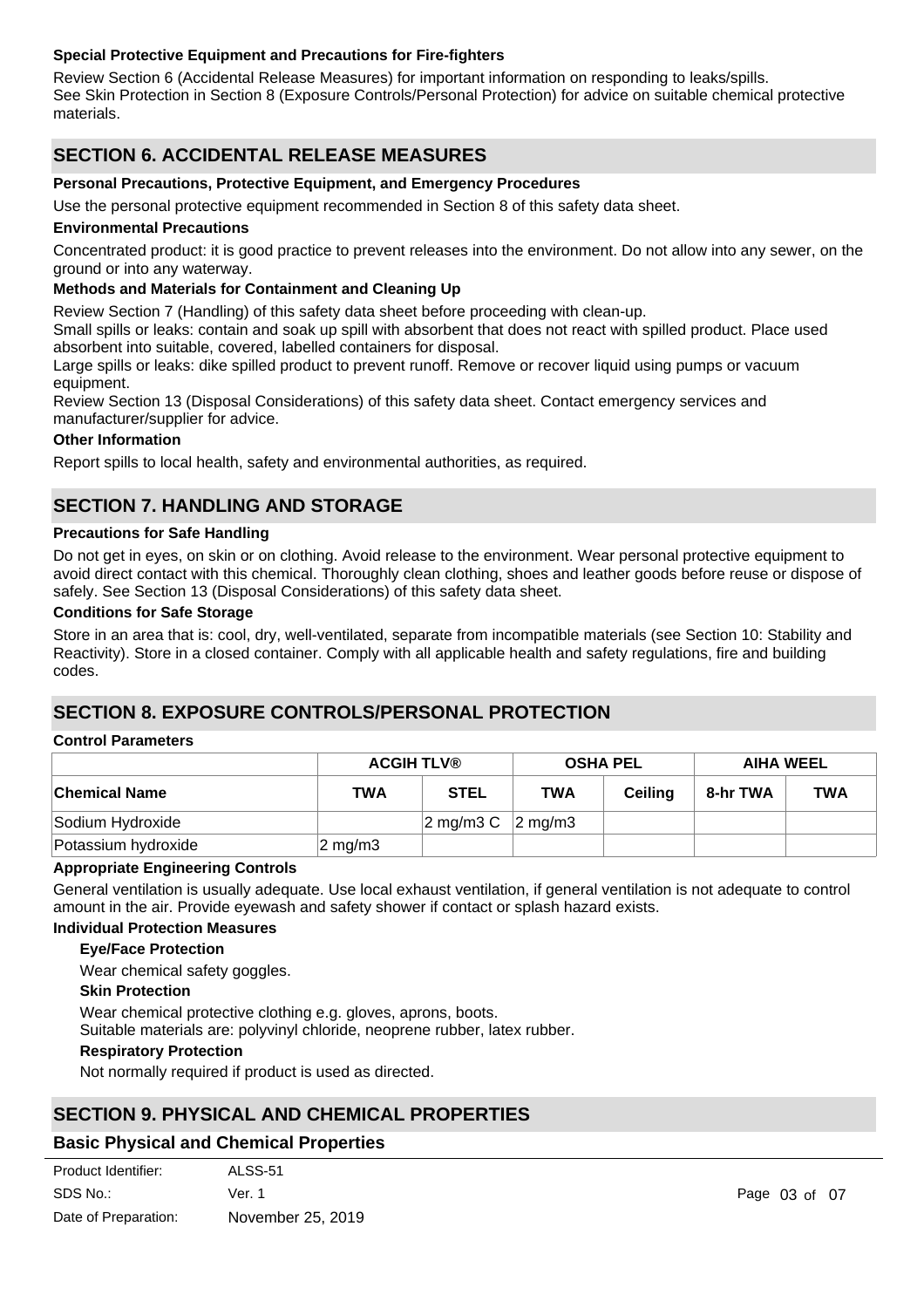| Appearance                                                   | Light green liquid.                               |
|--------------------------------------------------------------|---------------------------------------------------|
| Odour                                                        | Green Apple                                       |
| <b>Odour Threshold</b>                                       | Not available                                     |
| рH                                                           | $12.9 - 13.5$                                     |
| <b>Melting Point/Freezing Point</b>                          | Not available (melting); Not available (freezing) |
| <b>Initial Boiling Point/Range</b>                           | 212 °F (100 °C)                                   |
| <b>Flash Point</b>                                           | Not applicable                                    |
| <b>Evaporation Rate</b>                                      | Not available                                     |
| <b>Flammability (solid, gas)</b>                             | Not available                                     |
| <b>Upper/Lower Flammability or</b><br><b>Explosive Limit</b> | Not applicable (upper); Not applicable (lower)    |
| <b>Vapour Pressure</b>                                       | Not applicable                                    |
| Vapour Density (air = 1)                                     | Not available                                     |
| Relative Density (water $= 1$ )                              | 1.1                                               |
| <b>Solubility</b>                                            | Soluble in water                                  |
| <b>Partition Coefficient,</b><br>n-Octanol/Water (Log Kow)   | Not available                                     |
| <b>Auto-ignition Temperature</b>                             | Not available                                     |
| <b>Decomposition Temperature</b>                             | Not available                                     |
| <b>Viscosity</b>                                             | Not available (kinematic)                         |

# **SECTION 10. STABILITY AND REACTIVITY**

**Chemical Stability** Normally stable. **Conditions to Avoid** Incompatible materials. **Incompatible Materials** Strong oxidizing agents (e.g. perchloric acid), strong reducing agents (e.g. hydrides). **Hazardous Decomposition Products Possibility of Hazardous Reactions** None known. **Reactivity** Not reactive.

### None known.

# **SECTION 11. TOXICOLOGICAL INFORMATION**

### **Likely Routes of Exposure**

Inhalation; skin contact; eye contact; ingestion.

# **Acute Toxicity**

| ∣Chemical Name                                                              | <b>LC50</b>                             | LD50 (oral)           | LD50 (dermal)              |
|-----------------------------------------------------------------------------|-----------------------------------------|-----------------------|----------------------------|
| Tetrasodium EDTA                                                            | $> 1-5$ mg/L (rat) (4-hour<br>exposure) | 1780 mg/kg (rat)      |                            |
| Sodium Metasilicate                                                         |                                         | 1153 mg/kg (rat)      |                            |
| Sodium Hydroxide                                                            |                                         | 500 mg/kg (rabbit)    | 1350 mg/kg (rabbit)        |
| Sulfonic acids,<br>C14-16-alkane hydroxy and<br>C14-16-alkene, sodium salts | 52-206 mg/L (rat)                       | 2079-2340 mg/kg (rat) | 6300-160000 mg/kg (rabbit) |
| Potassium hydroxide                                                         |                                         | 365 mg/kg (rat)       | $> 1260$ mg/kg (rabbit)    |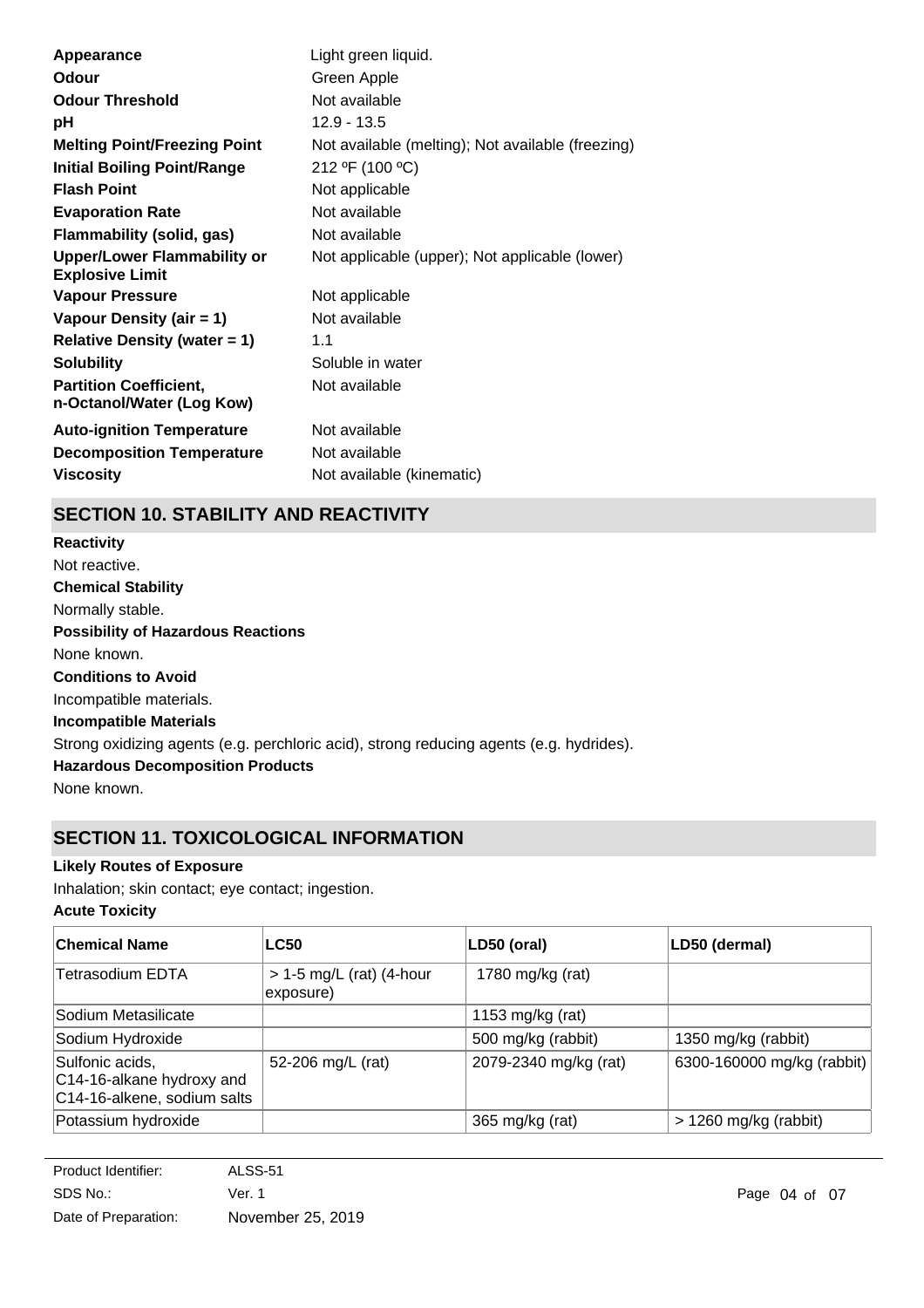| Alcohols, C9-11, ethoxylated, | 1378 mg/kg (rat) | $\frac{1}{2}$ > 2000 mg/kg (rabbit) |
|-------------------------------|------------------|-------------------------------------|
| liquids                       |                  |                                     |

### **Skin Corrosion/Irritation**

Contact can cause pain, redness, burns, and blistering. Permanent scarring can result.

### **Serious Eye Damage/Irritation**

Contact causes severe burns with redness, swelling, pain and blurred vision. Permanent damage including blindness can result.

### **STOT (Specific Target Organ Toxicity) - Single Exposure**

### **Inhalation**

May cause nose and throat irritation, lung irritation.

### **Ingestion**

May cause severe irritation or burns to the mouth, throat and stomach. Symptoms may include nausea, vomiting, stomach cramps and diarrhea.

### **Aspiration Hazard**

No information was located.

### **STOT (Specific Target Organ Toxicity) - Repeated Exposure**

Symptoms may include dry, red, cracked skin (dermatitis).

### **Respiratory and/or Skin Sensitization**

No information was located.

### **Carcinogenicity**

Contains 2-butoxyethanol. (2-butoxyethanol) IARC: Group 3 – Not classifiable as to its carcinogenicity to humans. ACGIH®: A3 – Confirmed animal carcinogen.

### **Reproductive Toxicity**

### **Development of Offspring**

No indication from ingredients.

**Sexual Function and Fertility**

No indication from ingredients.

### **Effects on or via Lactation**

No indication from ingredients.

### **Germ Cell Mutagenicity**

No information was located.

### **Interactive Effects**

No information was located.

# **SECTION 12. ECOLOGICAL INFORMATION**

All components of this product are biodegradable by Regulation (EC) No 648/2004.

### **Toxicity**

### **Acute Aquatic Toxicity**

| <b>Chemical Name</b> | <b>LC50 Fish</b>                                                             | <b>EC50 Crustacea</b>                                        | ErC50 Aquatic<br><b>Plants</b> | ErC50 Algae |
|----------------------|------------------------------------------------------------------------------|--------------------------------------------------------------|--------------------------------|-------------|
| Tetrasodium EDTA     | 34-62 mg/L<br>(Lepomis<br>macrochirus<br>(bluegill); 96-hour;<br>static)     | 113 mg/L (Daphnia<br>magna (water flea);<br>48-hour; static) |                                |             |
| Sodium Metasilicate  | 210 mg/L (96-hour)                                                           | 216 mg/L (96-hour)                                           |                                |             |
| Sodium Hydroxide     | 45.4 mg/L<br>(Oncorhynchus<br>mykiss (rainbow<br>trout); 96-hour;<br>static) | 100 mg/L (Daphnia<br>magna (water flea);<br>48-hour)         |                                |             |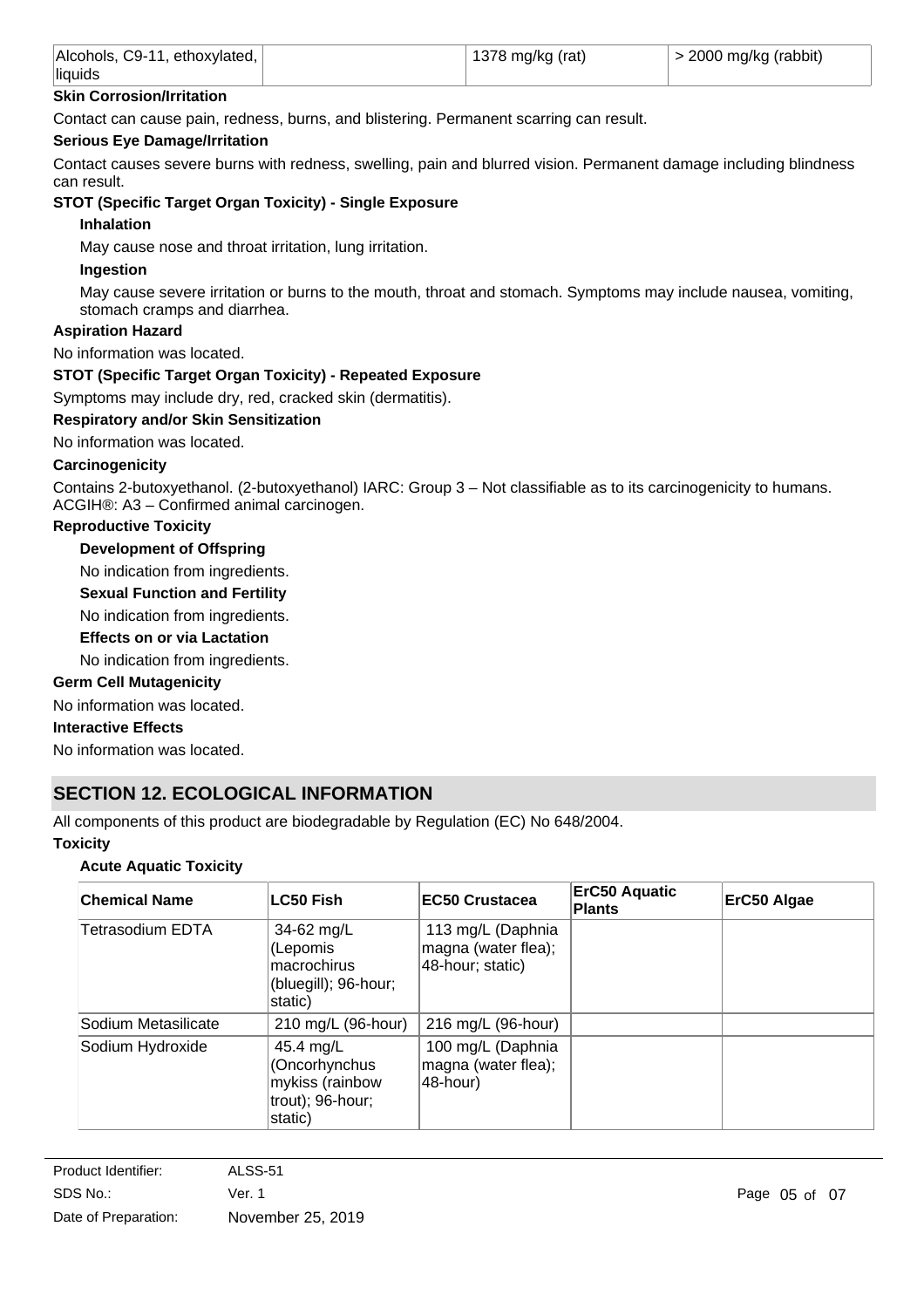| Sulfonic acids,<br>C14-16-alkane hydroxy<br>and C14-16-alkene,<br>sodium salts | $3.5 - 5$ mg/L<br>$(96$ -hour)                                                   | 4.53 (Daphnia<br>magna (water flea);<br>48-hour)     |  |
|--------------------------------------------------------------------------------|----------------------------------------------------------------------------------|------------------------------------------------------|--|
| Potassium hydroxide                                                            | 80 mg/L (96-hour)                                                                | 56 mg/L (48-hour)                                    |  |
| Alcohols, C9-11,<br>ethoxylated, liquids                                       | 11 mg/L<br>(Pimephales<br>promelas (fathead<br>minnow); 96-hour;<br>fresh water) | 5.3 mg/L (Daphnia<br>magna (water flea);<br>48-hour) |  |

### **Chronic Aquatic Toxicity**

| <b>Chemical Name</b>                     | <b>NOEC Fish</b> | EC50 Fish | <b>NOEC Crustacea</b> | <b>IEC50 Crustacea</b> |
|------------------------------------------|------------------|-----------|-----------------------|------------------------|
| Alcohols, C9-11,<br>ethoxylated, liquids | 1.5 mg/L         |           |                       |                        |

### **Persistence and Degradability**

(Tetrasodium EDTA) By using samples from a river, a ditch and a lake as inocula in the closed bottle test, a biodegradation between 60 and 83% was obtained after 49 days at pH 6.5, whereas between 53 and 72% were obtained after 28 days at pH 8.0.

# **SECTION 13. DISPOSAL CONSIDERATIONS**

### **Disposal Methods**

Review federal, state/provincial, and local government requirements prior to disposal.

# **SECTION 14. TRANSPORT INFORMATION**

| <b>Regulation</b> | UN No. | <b>Proper Shipping Name</b>                                                   | <b>Transport Hazard</b><br>Class(es) | <b>Packing</b><br>Group |
|-------------------|--------|-------------------------------------------------------------------------------|--------------------------------------|-------------------------|
| Canadian TDG      | 3266   | CORROSIVE LIQUID, Basic, Inorganic (Sodium<br>Metasilicate, Sodium Hydroxide) | Class 8                              | Ш                       |
| <b>IUS DOT</b>    | 3266   | CORROSIVE LIQUID, Basic, Inorganic (Sodium<br>Metasilicate, Sodium Hydroxide) | Class 8                              | Ш                       |

**Special Precautions** Not applicable

#### **for User**

### **Transport in Bulk According to Annex II of MARPOL 73/78 and the IBC Code**

Not applicable

# **SECTION 15. REGULATORY INFORMATION**

### **Safety, Health and Environmental Regulations**

### **Canada**

### **Domestic Substances List (DSL) / Non-Domestic Substances List (NDSL)**

All ingredients are listed on the DSL/NDSL.

### **USA**

### **Toxic Substances Control Act (TSCA) Section 8(b)**

All ingredients are on the TSCA Inventory or are exempt from TSCA Inventory requirements under 40 CFR 720.

### **Additional USA Regulatory Lists**

SARA Title III - Section 313: 2-butoxyethanol (CAS: 111-76-2).

**NFPA Rating Health - 2 Flammability - 0 Instability - 0**

New Jersey Right To Know: Sodium Hydroxide (CAS: 1310-73-2); Potassium hydroxide (CAS: 1310-58-3); 2-butoxyethanol (CAS: 111-76-2).

California Proposition 65: No listed substances are known to be present.

# **SECTION 16. OTHER INFORMATION**

| Product Identifier:  | ALSS-51           |
|----------------------|-------------------|
| SDS No.:             | Ver. 1            |
| Date of Preparation: | November 25, 2019 |